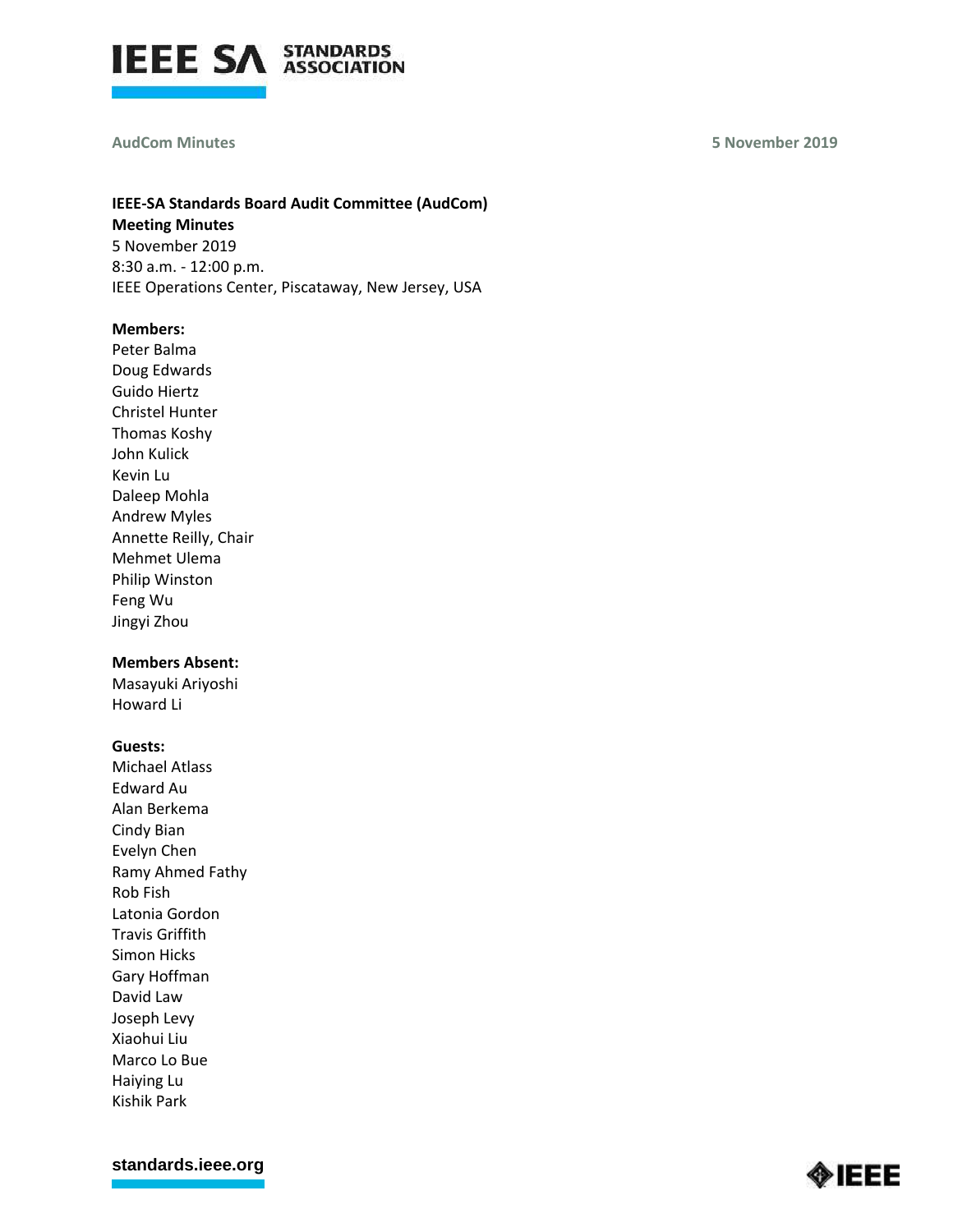Robby Robson Jon Rosdahl Matteo Sabattini Yoshito Sakurai Ryuji Suzuki Claire Topp Lei Wang Hironori Washizaki Howard Wolfman Don Wright Isamu Yamada

### **IEEE Staff:**

Tina Alston Christy Bahn Adrien Barmaksiz Matt Ceglia Ravindra Desai Karen Evangelista Jonathan Goldberg Jodi Haasz Mary Ellen Hanntz Yvette Ho Sang Karen Kenney Soo Kim Michael Kipness Victoria Kuperman-Super Vanessa Lalitte Greg Marchini Munir Mohammed Ashley Moran Mary Lynne Nielsen Nikoi Nikoi Indu Porwal Dave Ringle Pat Roder Sam Sciacca Tom Thompson Lisa Weisser, Administrator Malia Zaman Meng Zhao

## **[Unless otherwise noted, all votes are unanimous]**

## **1. CALL TO ORDER AND INTRODUCTIONS**

There was a delay in the start time of the meeting, and Chair Reilly called the meeting to order at 9:00 a.m. There was a round of introductions.



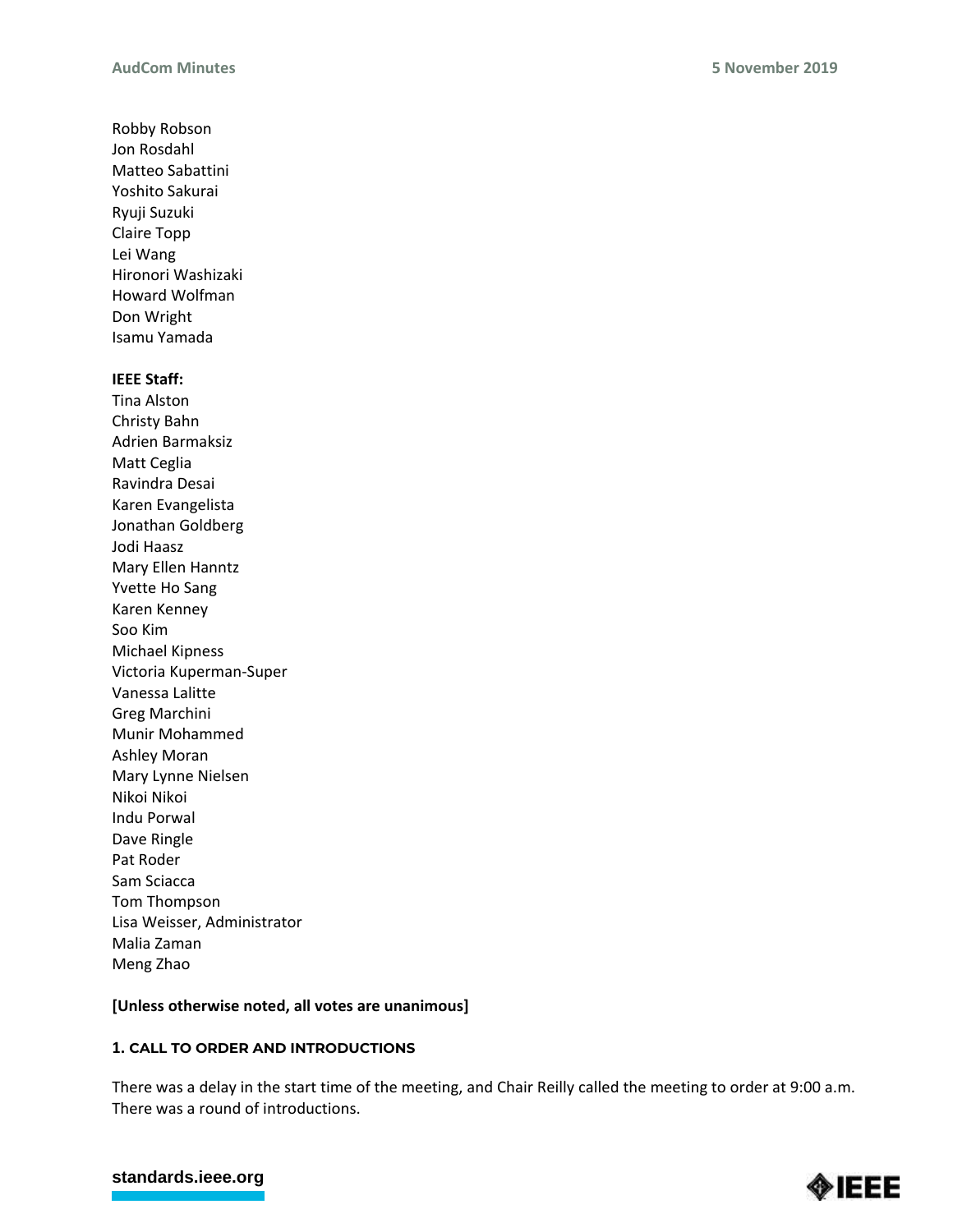### **2. REVIEW AND APPROVAL OF THE AGENDA**

Chair Reilly asked if there were any additions, deletions, or alterations to the published agenda. Daleep Mohla requested a discussion topic for item 6, New Business about Working Group P&P implementation, and Chair Reilly agreed.

**A motion was made (Mohla) and seconded (Hunter) to approve the amended 5 November 2019 AudCom meeting agenda. The motion was unanimously approved.**

### **3. APPROVAL OF MINUTES FROM THE 3 SEPTEMBER 2019 AUDCOM MEETING**

**A motion was made (Edwards) and seconded (Kulick) to approve the minutes of the 3 September 2019 AudCom meeting. The motion was approved (11 approve, 0 disapprove, 2 abstain [Balma, Hiertz]).**

### **4. P&P REVIEW**

### **4.1 Status of Continuing Standards Committee P&P Review**

4.1.1 C/LM - Phil Winston, Jingyi Zhou

There are still open comments from the checklist that have not been addressed and the P&P will continue under review and move to the December 2019 AudCom agenda.

4.1.2 EDS/MEMS - Phil Winston, Mehmet Ulema

**Motion: To recommend acceptance of the EDS/MEMS P&P. Upon vote, the motion passed.**

4.1.3 PE/IC - Doug Edwards, Andrew Myles

## **Motion: To recommend acceptance of the PE/IC P&P. Upon vote, the motion passed. (Conditional; contingent upon one minor editorial correction, to be completed before the SASB meeting.)**

### *NB: The condition has been met.*

4.1.4 VT/ITS - Christel Hunter, Guido Hiertz

**Motion: To recommend acceptance of the VT/ITS P&P. Upon vote, the motion passed. (Conditional; contingent upon minor editorial corrections, to be completed before the SASB meeting.)**

### *NB: The condition has been met.*

### **4.2 Status of New Standards Committee P&P Review**

4.2.1 CES/SDSC - Guido Hiertz, Mehmet Ulema

**Motion: To recommend acceptance of the CES/SDSC P&P. Upon vote, the motion passed.**



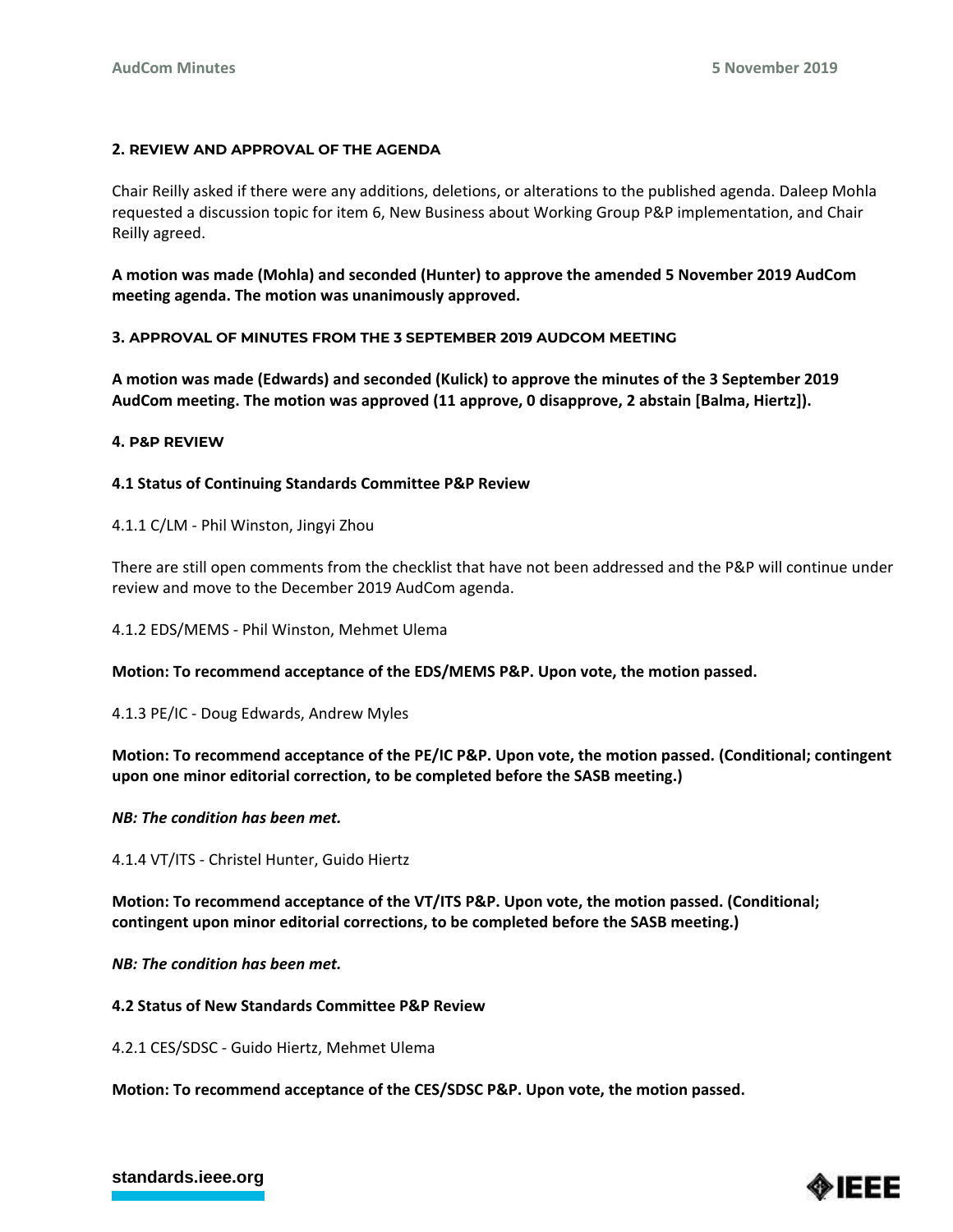Following the outcome of this review, AudCom discussed item 6.1.1 on the agenda.

4.2.2 CRFID/SC - Thomas Koshy, Peter Balma

### **Motion: To recommend acceptance of the CRFID/SC P&P. Upon vote, the motion passed.**

4.2.3 EMB/11073 - Doug Edwards, Feng Wu

There are still open comments from the checklist that have not been addressed and the P&P will continue under review and move to the December 2019 AudCom agenda.

4.2.4 IAS/METC - John Kulick, Kevin Lu

There are still open comments from the checklist that have not been addressed and the P&P will continue under review and move to the December 2019 AudCom agenda.

4.2.5 MTT/SCC - Masayuki Ariyoshi, Doug Edwards (Received 28 October 2019)

This P&P was received too close to the AudCom meeting to begin the review and it will move to the December 2019 AudCom agenda.

4.2.6 SASB/SCC04 - Andrew Myles, Peter Balma

There are still open comments from the checklist that have not been addressed and the P&P will continue under review and move to the December 2019 AudCom agenda.

4.2.7 SASB/SCC21 - Howard Li, Mehmet Ulema (Received 28 October 2019)

This P&P was received too close to the AudCom meeting to begin the review and it will move to the December 2019 AudCom agenda.

4.2.8 VT/AVSC - Thomas Koshy, Daleep Mohla

### **Motion: To recommend acceptance of the VT/AVSC P&P. Upon vote, the motion passed.**

Following the outcome of this review, AudCom discussed item 6.1.3 on the agenda.

### **4.3 Status of Continuing Working Group P&P Review**

4.3.1 PE/AMPS/762 WG - Mehmet Ulema, Andrew Myles

### **Motion: To deem without issue the PE/AMPS/762\_WG Working Group P&P. Upon vote, the motion passed.**

### **4.4 Status of New Working Group P&P Review**

4.4.1 BOG/CAG/BCE\_WG - John Kulick, Howard Li



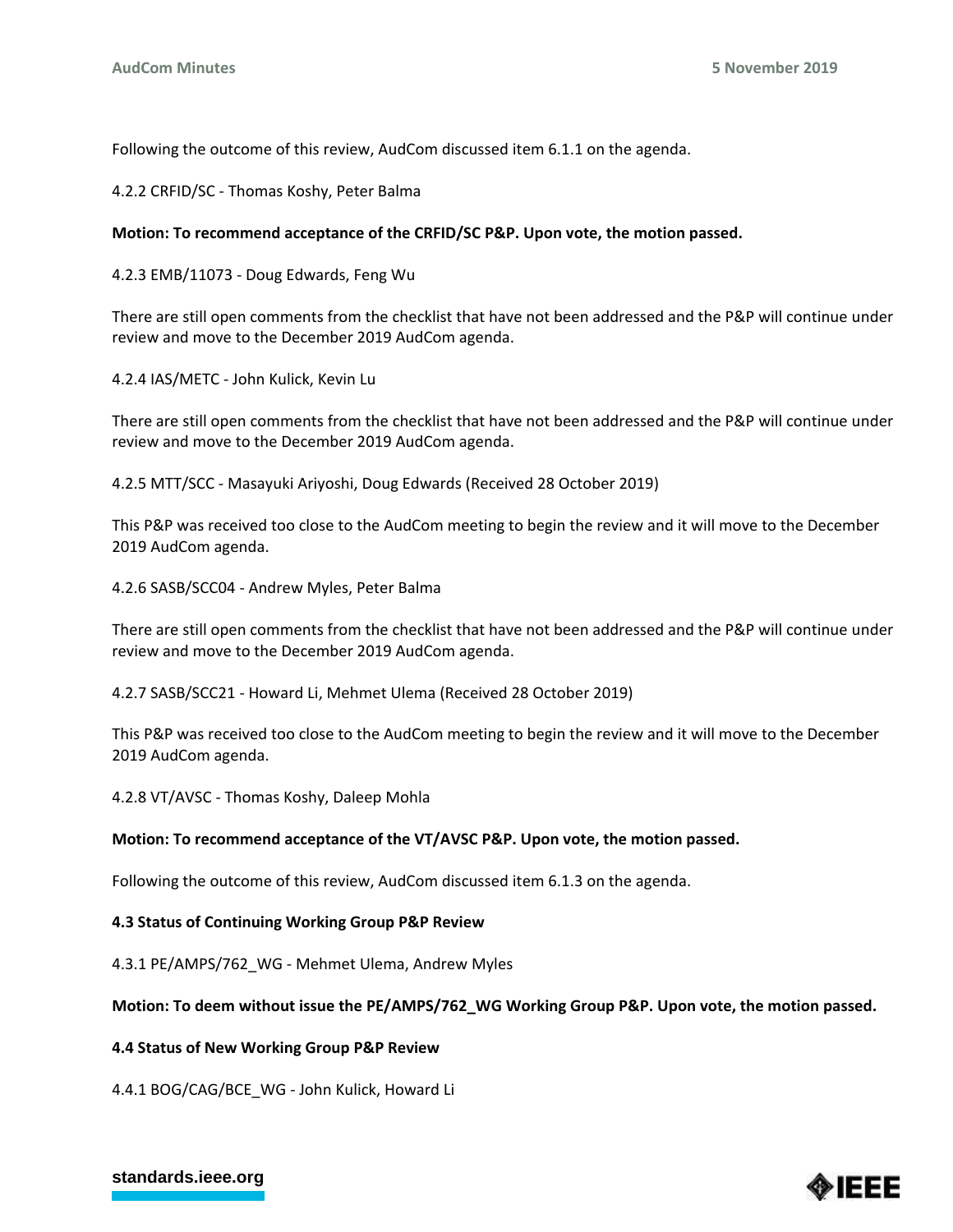There are still open comments from the checklist that have not been addressed and the P&P will continue under review and move to the December 2019 AudCom agenda.

4.4.2 COM/DySPAN-SC/DYSPAN-P1900.6 - (Common - all COM/DySPAN Individual Working Groups) - Daleep Mohla, Masayuki Ariyoshi

## **Motion: To deem without issue the COM/DySPAN-SC/DYSPAN-P1900.6 - (Common - all COM/DySPAN Individual Working Groups) Working Group P&P. Upon vote, the motion passed.**

4.4.3 PE/EDPG/HPS - WG 1248 - (Common - all PE/EDPG Individual Working Groups) - Christel Hunter, Howard Li

There are still open comments from the checklist that have not been addressed and the P&P will continue under review and move to the December 2019 AudCom agenda.

4.4.4 PE/EM/GEN - WG1665 - (Common - all PE/EM Individual Working Groups) - Kevin Lu, Feng Wu

## **Motion: To deem without issue the PE/EM/GEN - WG1665 - (Common - all PE/EM Individual Working Groups) Working Group P&P. Upon vote, the motion passed.**

4.4.5 PE/TR/Stds-WGC57.12.80 - (Common - all PE/TR Individual Working Groups) - Jingyi Zhou, Daleep Mohla (Received 29 October 2019)

This P&P was received too close to the AudCom meeting to begin the review and it will move to the December 2019 AudCom agenda.

### **5. OLD BUSINESS**

### **5.1 Action Item Review - Lisa Weisser**

Lisa Weisser reviewed the action items from prior AudCom meetings:

| Action Item                                 | <b>Status</b> | Update                               |
|---------------------------------------------|---------------|--------------------------------------|
|                                             |               |                                      |
| Staff will set up a call with Chair Reilly, | Complete      | Teleconference took place and the    |
| Herb Bennett, and staff to resolve the      |               | remaining checklist issues have been |
| remaining open comments for the             |               | resolved.                            |
| EDS/MEMS P&P review.                        |               |                                      |

### **5.2 Update on Outstanding P&Ps - Chair Reilly**

Chair Reilly provided an update on the current status of outstanding Standards Committee and Working Group P&Ps.

### **5.2.1 Expiring Standards Committee P&Ps**



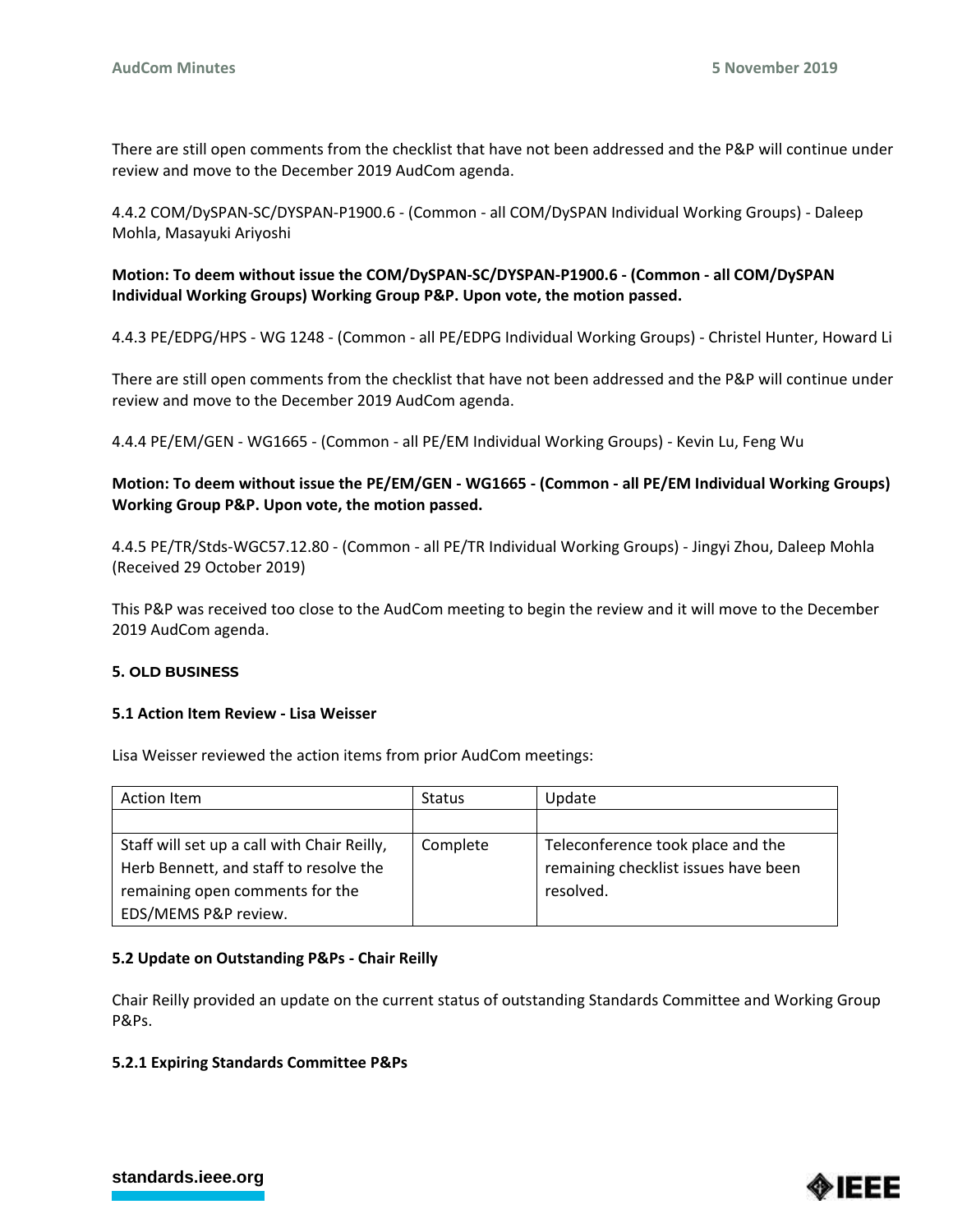Chair Reilly noted that all Standards Committee P&P due in 2019 have been submitted. There are two Standards Committees whose P&Ps will expire in December 2019 that currently have no active projects. Staff will follow up with these Standards Committees to ensure that the P&Ps are updated as part of the continued maintenance of Standards Committee P&Ps.

## **5.2.2 Working Group P&Ps Outstanding**

Chair Reilly displayed the list of Standards Committees whose P&Ps have been accepted that need to submit Working Group P&Ps to AudCom for review. She mentioned that she would entertain a motion to inactivate Standards Committees with active projects whose Working Group P&P were requested prior to 1 March 2019 if they have not submitted Working Group P&P by 29 February 2020.

A motion was made (Edwards) and seconded (Hiertz):

**Motion: For SASB to inactivate the following Standards Committee (VT/RTSC) whose WG P&P were requested prior to March 1, 2019, if they have not submitted WG P&P by February 29, 2020. Upon vote, the motion passed.**

# **5.3 SASB/SCC18 P&P (SCC Type 1 Baseline) - John Kulick**

John Kulick provided an update on the progress of the SCC18 P&P. For the current version of the P&P, there was no consensus reached after two rounds of balloting in September. There is no action for AudCom at this time, and the item has been added to the SASB agenda for discussion.

*NB: The SASB directed SCC18 to operate under draft 9.7 of the SCC18 P&P. [NOTE: SCC18 may propose revisions to its P&P at any time for SASB consideration.] Since these SCC18 P&P were accepted by the SASB, they will be posted in myProject with the other accepted Standards Committee P&Ps.*

## **5.4 2019 Baselines Ad Hoc Update - Chair Reilly**

Chair Reilly thanked the members of the 2019 Baselines ad hoc, acknowledging even more progress made since the September AudCom meeting. A subgroup of the baselines ad hoc did a first review of the entity WG baseline which will also be discussed with the full ad hoc.

Chair Reilly explained the new timeline for the completion of the baseline updates in early 2020, in part to allow for incorporation of the Open Source Software (OSS) text, which should also be available early in 2020. Waiting for the OSS text needed for the AudCom baselines will enable updating the baselines only once instead of multiple times.

## **5.5 myProject Updates - Chair Reilly**

Chair Reilly provided an update on the progress of the ad hoc for myProject User Acceptance Testing. Volunteer testing is scheduled to take place during the week of 2-6 December, with another testing kickoff planned for Tuesday, 26 November. The expected cutover to the updated myProject is 27 January to 2 February 2020 in order to work around key meeting times. If extensive fixes and retesting are required, these dates will change. There will be communication to SC and WG Chairs about the upcoming blackout period for balloting.